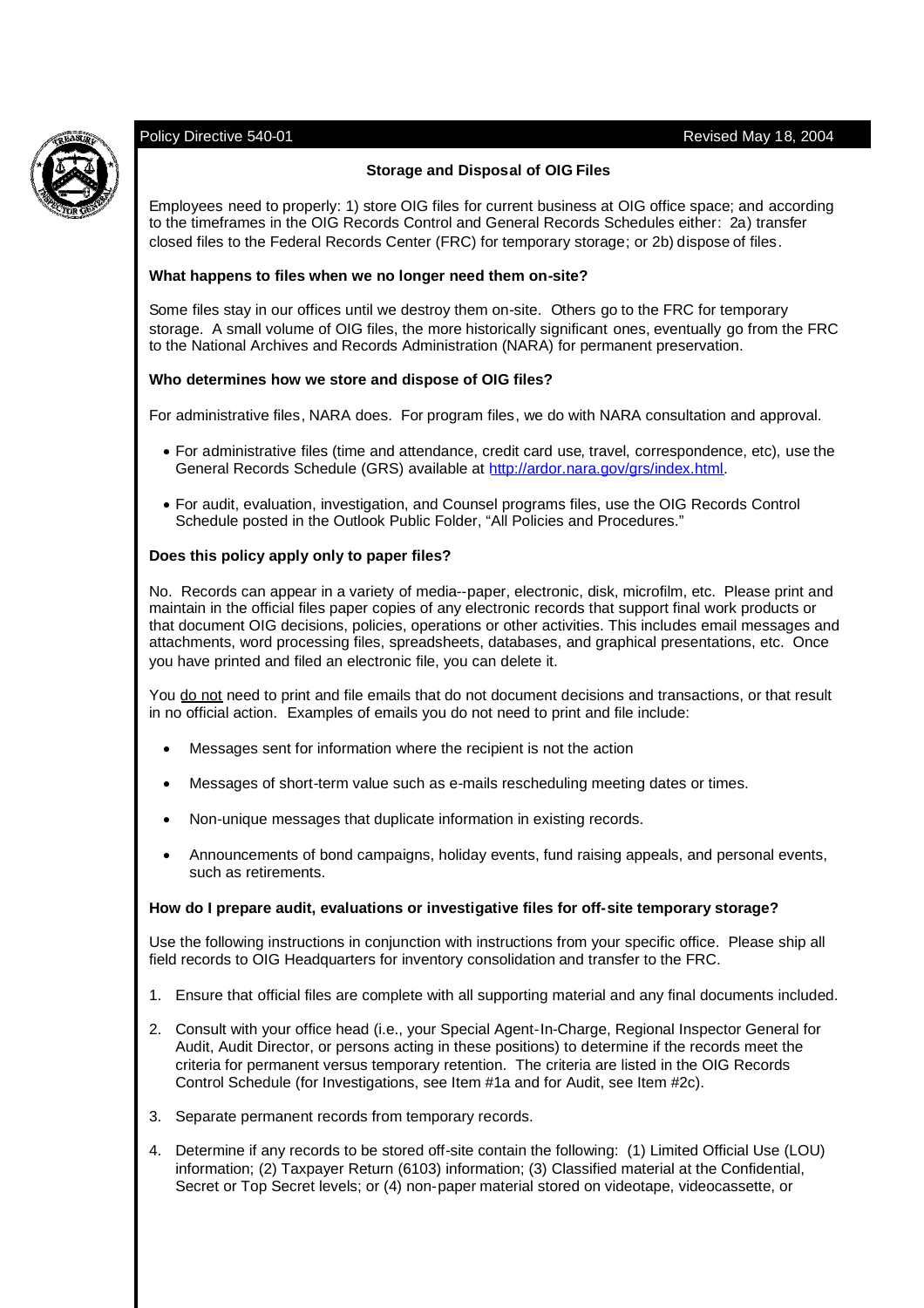microfilm. If yes, indicate that your records contain this type of information when you prepare your box content listings, as explained in Step #12. Note: Grand Jury material should not be stored at the FRC. If you have this material, please contact the Office of Investigations for guidance.

- 5. Remove extra copies of documents. If you have multiple identical copies of a document, use the original (or clearest copy if no original exists) and dispose of the remaining copies. If documents are not exact duplicates, ensure that a copy of each variation is kept in the official file.
- 6. Remove any computer floppy disks or CD-ROMs since the FRC will not accept them for storage. Print the information and place in the official file to be stored at the FRC.
- 7. Separate the files into "record series." Each item # or subordinate item # in the OIG Records Control Schedule represents a records series (e.g., item 2a is for audit/evaluation work papers that have a temporary retention). Then separate/group each of these according to their final disposal date. For example, separate records closed in 1999 from those in 2000 or 2001, as each group will have a different disposal date.
- 8. Use standard records boxes (GSA Item #8115-00-117-8249).
- 9. Pack the boxes as if they were file drawers. Organize the box contents in a logical order (e.g., alphabetical, chronological, numerical, or in the same order as the original file structure). Each box should be at least  $\frac{3}{4}$  full; leave about 1 inch of space at the top and sides.
- 10. Box records for only one fiscal year closing date in the same box. Do not mix files with multiple fiscal year closing dates in the same box. For example:
	- All FY 1999 files in boxes 1-5.
	- All FY 2000 files in boxes 1-12.
	- All FY 2001 files in boxes 1-8.
- 11. In pencil only, write the FY closing date (e.g., FY 00) and box number in the upper right corner of the front side. For example, if there are 10 boxes, the first box should be numbered 1/10, the second box numbered 2/10, with the last box numbered 10/10.
- 12. Prepare an inventory list of the box contents. You can determine the format of your list provided it has the following information:
	- Name and telephone number of the person who prepared the inventory list.
	- The box number and a description of the records. Include enough detail to aid the FRC in finding your record if the OIG needs to retrieve it later.
	- Disposal authority (i.e., the appropriate Record Item # from the OIG Records Control Schedule).
	- Remarks indicating if a particular box has (1) LOU information, (2) Taxpayer Return (6103) information, (3) Classified material, or (4) non-paper material. These remarks will alert Office of Management to work with your Headquarters Records Liaison and the FRC to arrange the proper protection and access controls.

| Box No. | <b>Record Series Description</b>      | <b>OIG Disposal Authority</b> | Remarks                           |
|---------|---------------------------------------|-------------------------------|-----------------------------------|
| 1/4     | Federal Financing Bank, OIG-99-010    | Item# 2a                      | LOU information                   |
| 2/4     | FMS Check Reclamation, OIG-99-040     | Item# 2a                      | 6103 information                  |
| 3/4     | Customs Disaster Recovery, OIG-99-050 | Item #2a                      | Classified/Top Secret information |
| 4/4     | U.S. Mint Quality Review, OIG-99-060  | Item# 2a                      | <b>Contains Videotapes</b>        |

A sample inventory list is shown below:

13. Email the inventory list to OIG-OM@oig.treas.gov. The Office of Management will then arrange for transfer to the FRC.

# **The OIG Records Control Schedule requires employees to maintain audit, evaluations and investigative files on-site for 3 years. If we lack space for these records, what can we do?**

You can choose to store files at the FRC following the steps outlined above. Please make sure to separate files according to their fiscal year closing dates.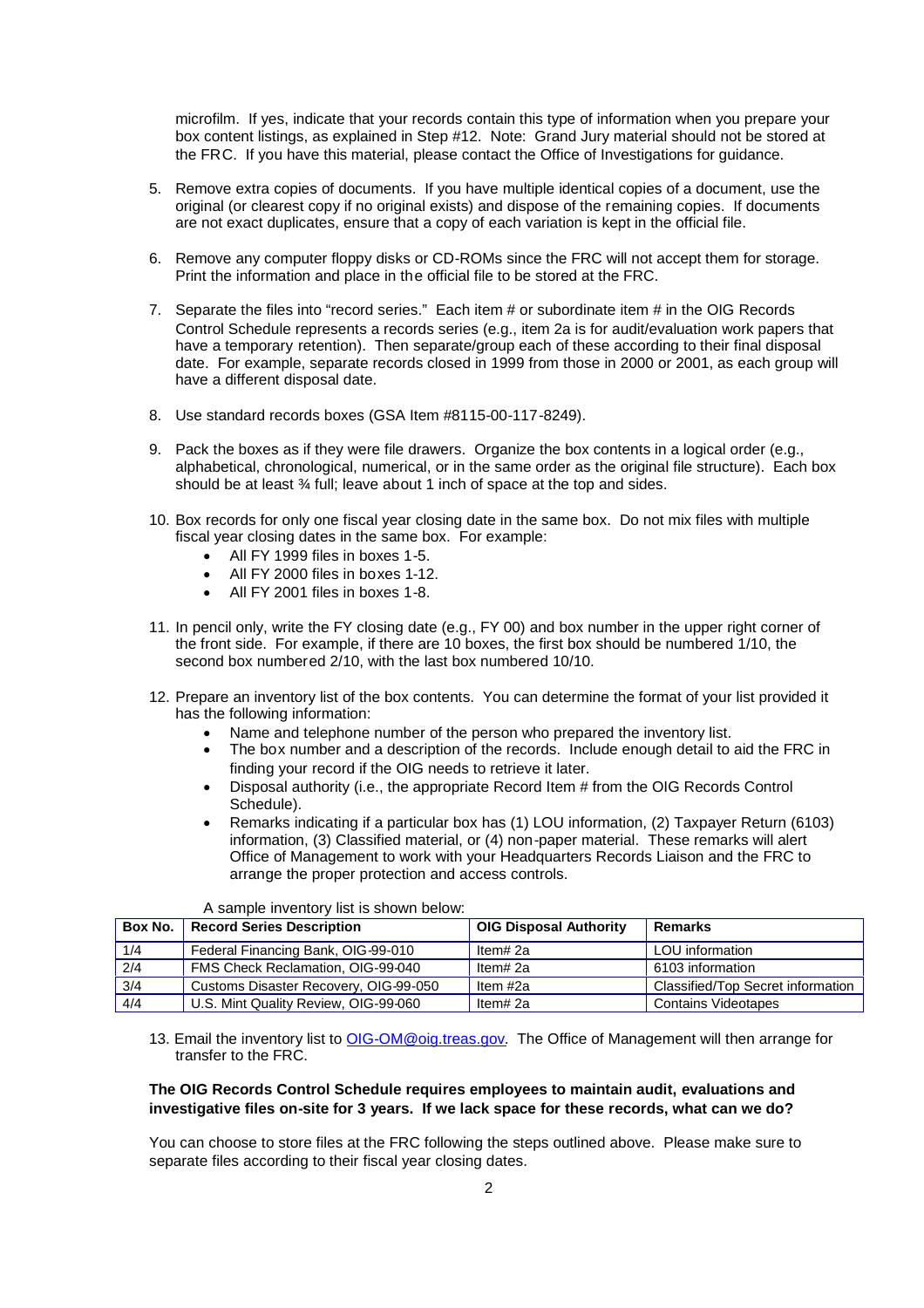## **I have old audit, evaluations or investigative files eligible for destruction according to the OIG Records Control Schedule. Can I destroy them?**

Yes, but only after the Office of Management gets prior approval for you from the Office of Counsel. The Office of Management will coordinate all requests and notify you once Counsel approves. Counsel needs to determine if the files relate to any pending Treasury litigation. To request approval, complete a "Request for File Destruction" (Attachment 1) and send it to Office of Management. You do not need to request approval to destroy administrative files eligible for disposal under the General Records Schedule.

## **What special transmitting requirements must field offices follow when shipping LOU, Taxpayer Return (6103) or Classified material to OIG Headquarters?**

- LOU Information: Seal material in an opaque envelope or box using reinforced/fibered packing tape. Send it by Fed Ex or U.S. Postal Service First Class Mail.
- Taxpayer Return (6103) Information: Transporting of 6103 documents needs to comply with IRS code. For further instructions, please contact the Office of Management.
- Classified "Confidential" or "Secret" Information *only*: Follow these steps:
	- 1. Email the recipient in advance to alert him/her that you are sending classified material.
	- 2. Double wrap the material in opaque inner and outer envelopes.
	- 3. For the inner envelope:

- Indicate the full addresses of both sender and recipient; prominently mark the front and back indicating the content's classification level (i.e., Confidential or Secret); and seal with reinforced/fiber tape. A sample inner envelope is shown below:

| Sample Inner Envelope -- Front                                                                                                                                                                                                                                                                                  | Sample Inner Envelope - Back                                                                        |
|-----------------------------------------------------------------------------------------------------------------------------------------------------------------------------------------------------------------------------------------------------------------------------------------------------------------|-----------------------------------------------------------------------------------------------------|
| Treasury Office of Inspector General<br>Office of Investigations<br><b>CONFIDENTIAL</b><br>5850 San Felipe Road, Suite 300<br>Houston, TX 77057<br>Treasury Office of Inspector General<br>Office of Investigations<br>Attn: Ralph Martin<br>740 15 <sup>th</sup> Street, NW, Suite 500<br>Washington, DC 20220 | Mark the classification level at the top & bottom.<br>See the example below:<br><b>CONFIDENTIAL</b> |
| <b>CONFIDENTIAL</b>                                                                                                                                                                                                                                                                                             | <b>CONFIDENTIAL</b>                                                                                 |

- For "Secret" material only, attach a Document Receipt form (Attachment 2) to the inner envelope. When received, the recipient will sign the receipt form and mail it back to you. Keep a suspense copy of the receipt form as a record of when you mailed the package.

- 4. Seal the outer envelope with reinforced/fibered tape. When addressing it, do not use personal names for the return and mailing addresses; and do not indicate the classification level.
- 5. Mail the information by U.S. Postal Service Registered Mail, Return Receipt Requested. For urgent deliveries only, you may use FEDEX OVERNIGHT delivery after you contact the Office of Management for further instructions.
- Classified Top Secret Information: You may not mail Top Secret information. For assistance, contact the Office of Management.

# **If I have a question about this policy, whom can I contact?**

Contact the Office of Management by phone at (202) 927-5200 or email at OIG-OM@oig.treas.gov.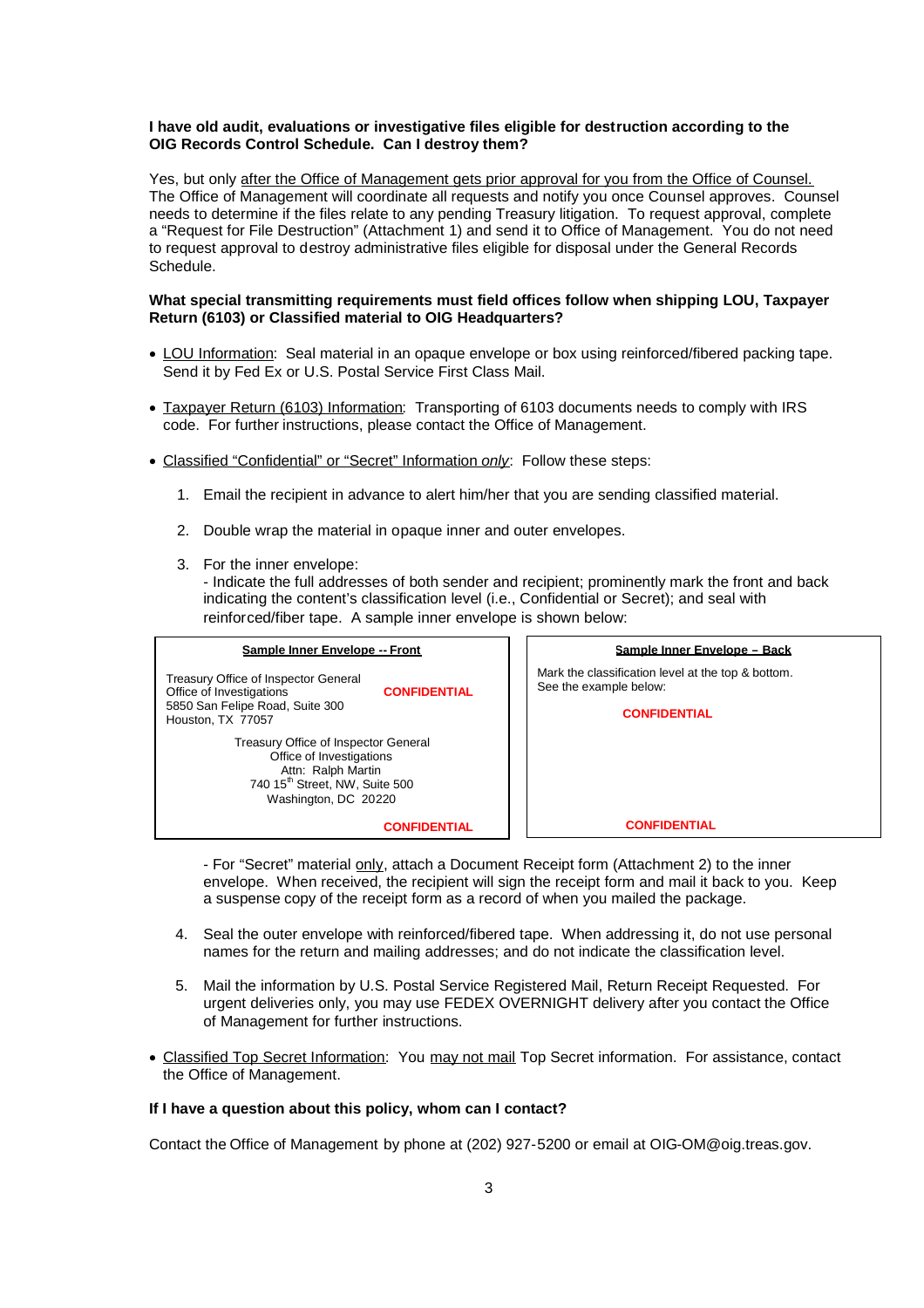# **Attachment 1**

# **Request for Record Destruction Approval**

Date of Request: <br>
Date of Request: <br>
Date of Request:

# **How To Complete Item #1 of this Form:**

- Describe the records and indicate their age. Also, indicate if any files contain Taxpayer Return (6103) information or Classified documents at the Confidential level or higher. Use a separate piece of paper if additional space is needed.
- The certification statement should be signed by the office head having custody of the files to be destroyed (i.e., the Audit Director, Regional Inspector General for Audit, Special-Agent-In-Charge, or persons acting in these capacities).
- Please return the completed form to Office of Management by:
	- 1. Fax at (202) 927-6492; or
	- 2. Mail at  $740.15^{th}$  Street, NW., Suite 510, Washington, DC 20220

### ================================================================================ **1. Certification by Office Head with File Custodianship**

According to the OIG Records Control Schedule, the records listed below are eligible for destruction. I have applied the selection criteria for permanent records (as stated in the OIG Records Control Schedule) and have determined that these records do not meet the criteria for permanent preservation.

Signature Date

\_\_\_\_\_\_\_\_\_\_\_\_\_\_\_\_\_\_\_\_\_\_\_\_\_\_\_\_\_\_\_\_\_\_\_\_\_ \_\_\_\_\_\_\_\_\_\_\_\_\_\_\_\_\_\_\_\_\_

# **2. Approval by Counsel to the OIG**

- **Approve:** These records do not relate to pending Treasury litigation and therefore they can be destroyed.
- **Disapprove**: Retain these records for the reasons and estimated duration stated below:

Signature Date

\_\_\_\_\_\_\_\_\_\_\_\_\_\_\_\_\_\_\_\_\_\_\_\_\_\_\_\_ \_\_\_\_\_\_\_\_\_\_\_\_\_\_\_